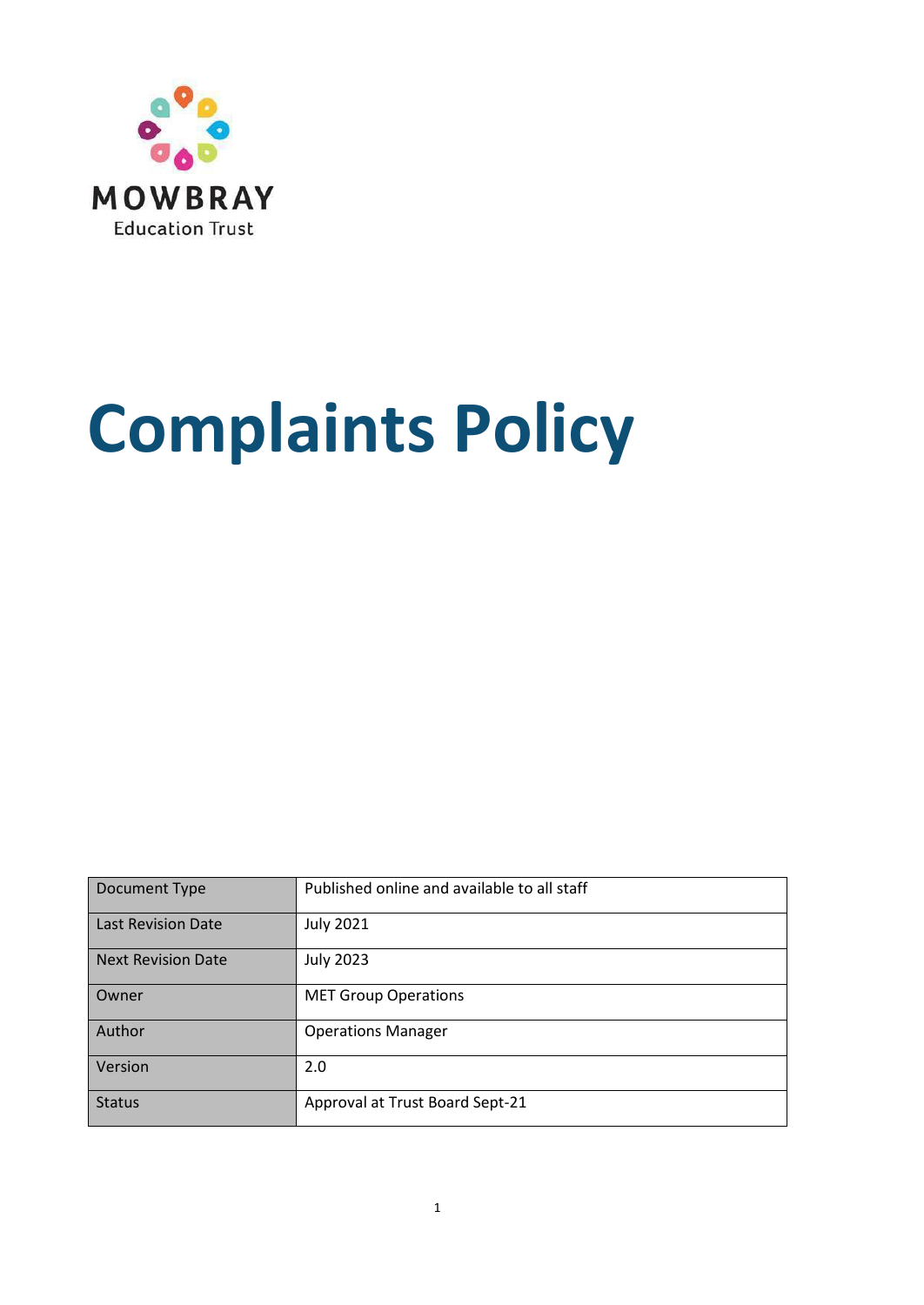# **Contents**

This policy covers all our educational establishments:

- •Ab Kettleby Primary School
- •Brownlow Primary School
- •The Grove Primary School
- •John Ferneley College
- •Oasis Family Centre
- •Sherard Primary School
- •Somerby Primary School

Where this policy states 'school' this means any of our educational establishments and the wider Trust. Where this policy states 'Headteacher' this also includes 'Head of School' and 'Centre Manager'. Mowbray Education Trust (MET).

**\* If you require assistance in putting your complaint in writing or if your vision is impaired, please call 01664 504820 or emai[loperations@mowbrayeducation.org.](mailto:operations@mowbrayeducation.org)**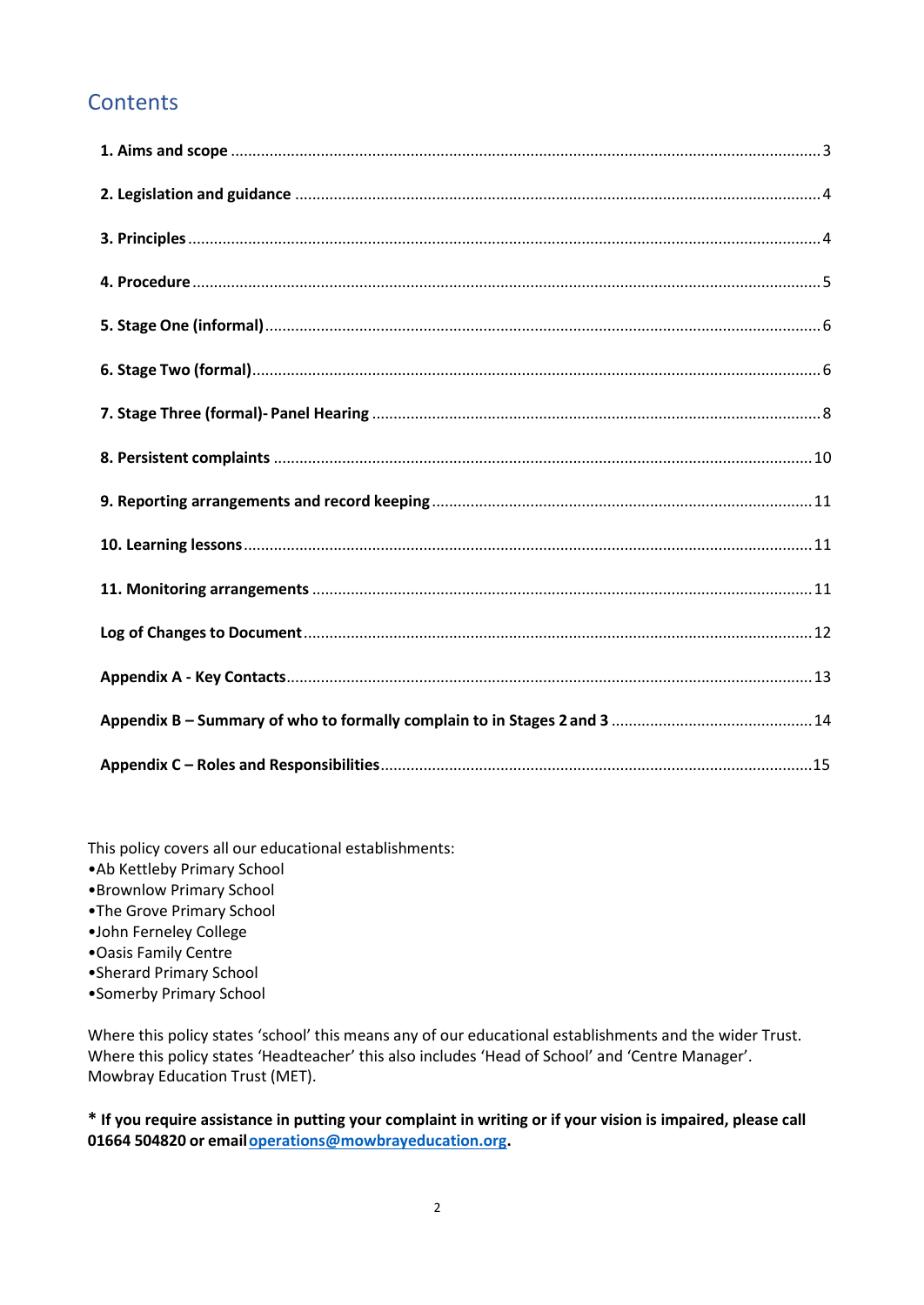## <span id="page-2-0"></span>**1. Aims and scope**

- 1.1 This policy will be used by all schools within the Mowbray Education Trust (the Trust) for all concerns or complaints from parents/carers or other parties.
- 1.2 The Trust aims to meet its statutory obligations when responding to complaints from parents of pupils at the schools, and others.
- 1.3 All schools will be clear about the difference between a concern and a complaint. They will take concerns seriously at the earliest stage to reduce the number ofcomplaints:
	- A **concern** is defined as "an expression of worry or doubt over an issue considered to be important for which reassurances are sought".

The school will resolve concerns through day-to-day communication as far as possible.

- A **complaint** is defined as "an expression of dissatisfaction however made, about actions taken ora lack of action".

The school intends to resolve complaints informally where possible, at the earliest possible stage.

There may be occasions when complainants would like to raise their concerns formally. This policy outlines the procedure relating to handling such complaints.

- 1.4 A copy of the complaint's procedure can be found on each school's and/or on the Trust's website and a paper copy can be obtained by contacting the individual school/Trust directly.
- 1.5 Pupils, parents, carers, or other individuals who have concerns or complaints should feel that these can be voiced and will be considered seriously. All complainants have the right to be accompanied by a friend or in the case of a pupil, a parent or teacher, when making the complaintinperson.
- 1.6 All employees are expected to be aware of the complaints procedure and adhere to its principles and practice.
- 1.7 This policy does not cover complaints procedures relatingto:
	- Admissions
	- Statutory assessments of special educational needs(SEN)
	- Safeguarding matters
	- **Exclusion**
	- Whistle-blowing
	- Staff grievances
	- Staff discipline

Please see our separate policies for procedures relating to these types of complaint.

1.8 Arrangements for handling complaints from parents of children with SEN about the school's support are within the scope of this policy. Such complaints should first be made to the special educational needs co-ordinator (SENCO); they will then be referred to this complaints policy. Each school's SEN policy and information report includes information about the rights of parents of pupils with disabilities who believe that our school has discriminated against their child.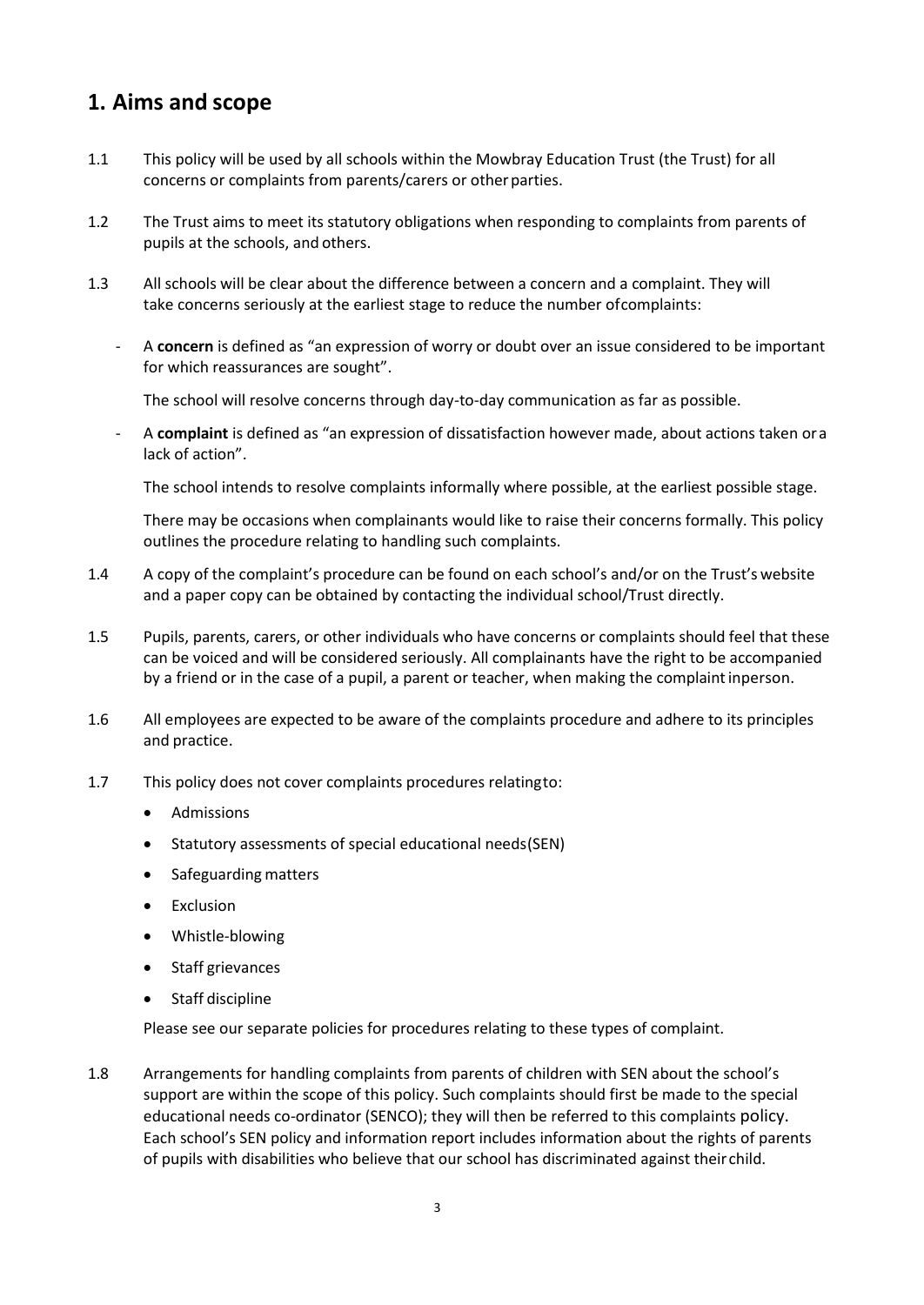1.9 Complaints about services provided by other providers who use school premises or facilities should be directed to the provider concerned.

1.10 Throughout the process, schools/Trust will be sensitive to the needs of all parties involved, and make any reasonable adjustments needed to accommodate individuals.

## <span id="page-3-0"></span>**2. Legislation and guidance**

- 2.1 This document meets the requirements set out in part 7 of the schedule to [the Education](http://www.legislation.gov.uk/uksi/2014/3283/schedule/made) [\(Independent School Standards\) Regulations 2014,](http://www.legislation.gov.uk/uksi/2014/3283/schedule/made) which states that we must have and make available a written procedure to deal with complaints from parents of pupils at the school. It is also based on guidance published by the Education and Skills Funding Agency (ESFA) on [creating a](https://www.gov.uk/government/publications/setting-up-an-academies-complaints-procedure) [complaints procedure that complies with the above regulations,](https://www.gov.uk/government/publications/setting-up-an-academies-complaints-procedure) and refers t[o good practice](https://www.gov.uk/government/publications/school-complaints-procedures) guidance on setting up complaints [procedures](https://www.gov.uk/government/publications/school-complaints-procedures) from the Department for Education(DfE).
- 2.2 This policy complies with our funding agreement and articles of association.
- 2.3 In addition, it addresses duties set out in the Early Years Foundation Stage statutory framework with regards to dealing with complaints about the school's fulfilment of Early Years Foundation Stage requirements.

## <span id="page-3-1"></span>**3. Principles**

- 3.1 The Trust aims to meet the needs of pupils, parents/carers and others who have a stake in the schools and believes that dialogue and reflection are important ways in which good relations are maintained and developed.
- 3.2 The establishment of good relationships is an essential element of a good school and the views of parents and students will be actively sought by the schools and the Trust to minimise concerns or complaints.
- 3.3 When investigating a complaint, we will try to clarify:
	- What has happened
	- Who was involved
	- What the complainant feels would put thingsright

#### **3.4 Complaints about our fulfilment of early years requirements**

We will investigate all written complaints relating to the school's fulfilment of the Early Years Foundation Stage requirements and notify the complainant of the outcome within 28 days of receiving the complaint. The school will keep a record of the complaint (see section 9) and make this available to Ofsted on request.

Parents and carers can notify Ofsted if they believe that the school is not meeting Early Years Foundation Stage requirements, by calling 0300 123 4666, or by emailing [enquiries@ofsted.gov.uk.](mailto:enquiries@ofsted.gov.uk) An online contact form is also available at [https://www.gov.uk/government/organisations/ofsted#org-contacts.](https://www.gov.uk/government/organisations/ofsted#org-contacts)

We will notify parents and carers if we become aware that the school is to be inspected by Ofsted. We will also supply a copy of the inspection report to parents and carers of children attending the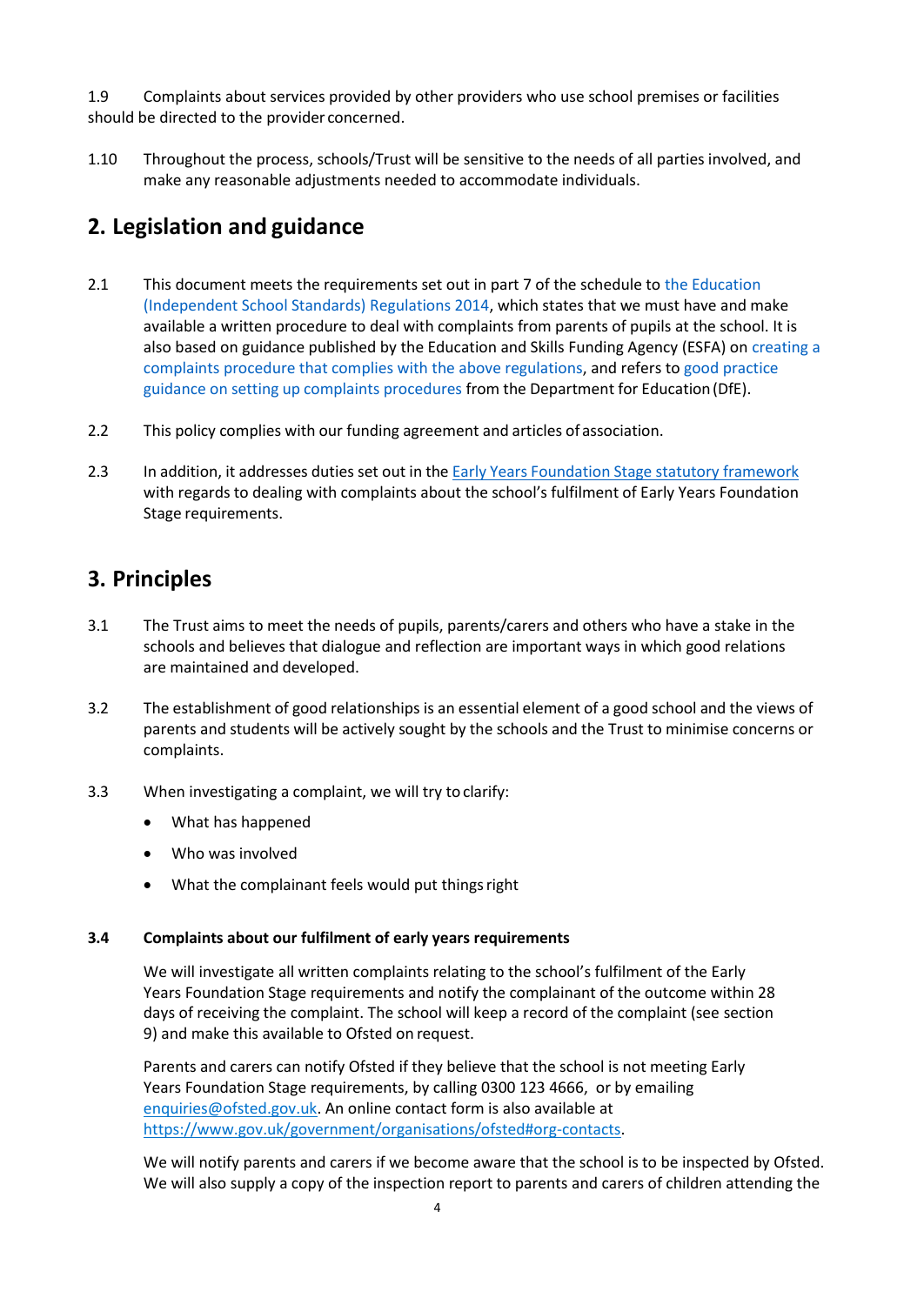setting on a regular basis.

#### 3.5 **Time scales**

The complainant must raise the complaint within 3 months of the incident. If the complaint is about a series of related incidents, they must raise the complaint within 3 months of the last incident.

We will consider exceptions to this time frame in circumstances where there were valid reasons for not making a complaint at that time and the complaint can still be investigated in a fair manner for all involved.

When complaints are made out of term time, we will consider them to have been received on the first school day after the holiday period.

If at any point we cannot meet the time scales we have set out in this policy, we will:

- $\triangleright$  Set new time limits with the complainant
- $\triangleright$  Send the complainant details of the new deadline and explain the delay

#### <span id="page-4-0"></span>**4. Procedure**

- 4.1 The Trust has adopted a three-stage process for dealing with complaints:
	- Stage 1 (Informal) Complaint heard by member ofstaff
	- Stage 2 (Formal) Complaint heard by Headteacher/HR/Operations Director/CEO of Trust/School Link Trustee/Chair or Vice-Chair of Trust Board
	- Stage 3 (Formal) Complaint heard by a Complaints Panel
- 4.2 Our complaints procedurewill:

Encourage the resolution of problems by informal means whenever possible;

- Be accessible
- Be simple to understand anduse
- Be impartial and non-adversarial
- Treat complainants with respect and courtesy
- Allow for swift handling of complaints with established time limits
- Ensure a full and fair investigation by an independent person wherenecessary
- Respect a request for confidentiality (although this cannot beguaranteed)
- Address all the points at issue and provide effective response and appropriate redress, where necessary
- Ensure that any decisions we make are lawful, rational, reasonable, fair and proportionate, in line with the principles of administrative law
- Keep complainants informed of the progress of the complaints process
- Provide information to the school or Trust Senior Leadership Team (SLT) team to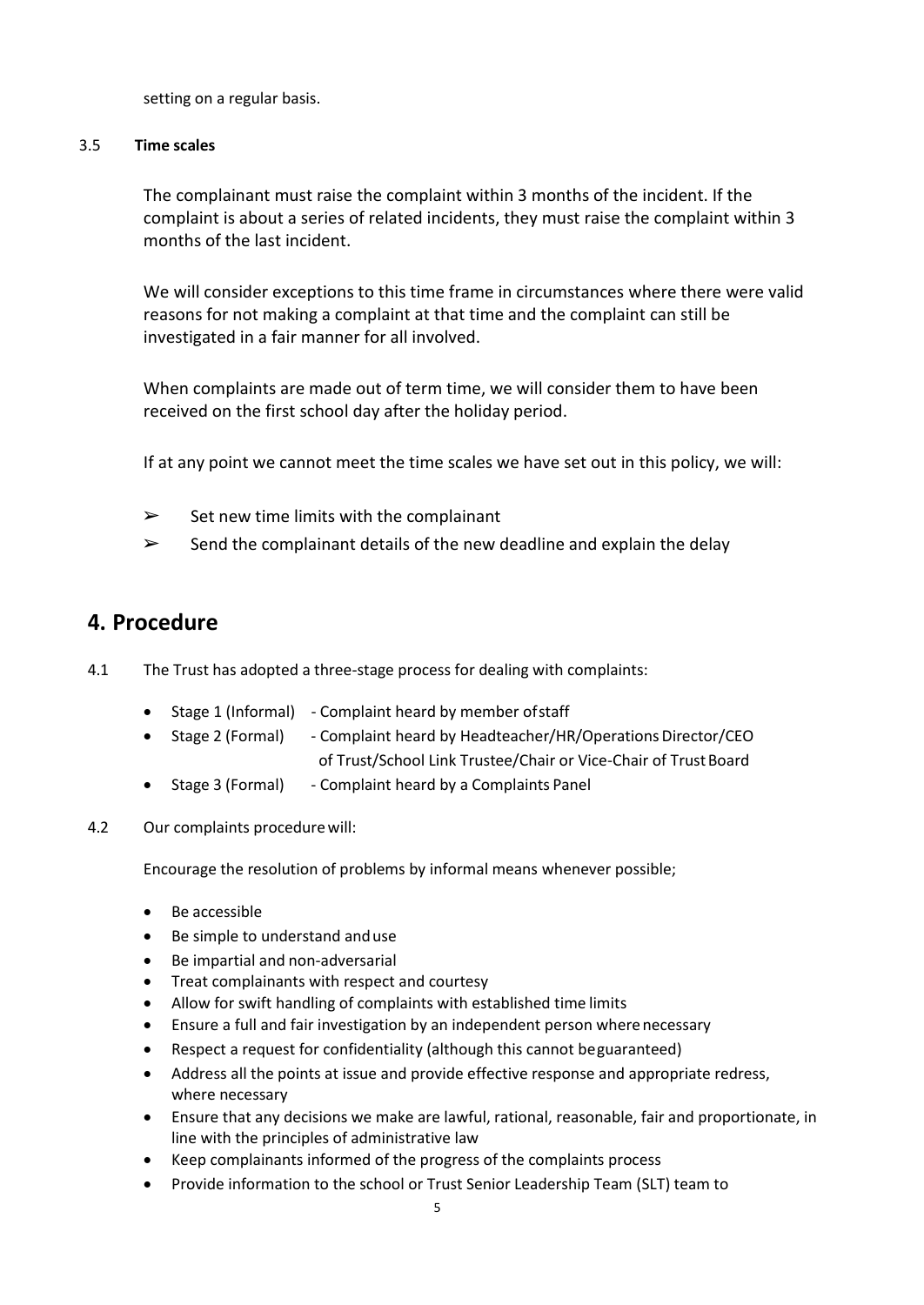enable services to be improved.

4.3 This procedure will seek to identify areas of agreement between theparties.

## <span id="page-5-0"></span>**5. Stage One (informal)**

- 5.1 If parents/carers, pupils or any other individuals have concerns theyshould:
	- Discuss their concerns with the member of staff most directly involved and, if notsatisfied,
	- Discuss their concerns with a member of the school's or Trust'sSLT.
- 5.2 The school will take informal concerns seriously and make every effort to resolve the matter quickly. It may be the case that the provision or clarification of information will resolve the issue.
- 5.3 The complainant should raise the complaint as soon as possible with the relevant member of staff or SLT as appropriate, either in person or by letter, telephone or email. If the complainant is unclear who to contact or how to contact them, they should contact the relevant school office (see Appendix A).
- 5.4 At each point in the procedure the school will attempt to resolve the complaint or concern. If the concern or complaint is valid in whole or part, it might be sufficient to acknowledge the situation. In addition, it may be appropriate to offer one or more of thefollowing:
	- An apology
	- An explanation
	- An admission that the situation could have been handled differently or better
	- An explanation of the steps that have been taken to ensure that it will not happenagain
	- An undertaking to review school and/or Trust policies and procedures in light of the complaint.
- 5.5 **An admission that the school and/or Trust could have handled the situation better is not the same as an admission of negligence**.

## <span id="page-5-1"></span>**6. Stage Two (formal)**

- 6.1 If the complaint cannot be resolved on an informal basis (as set out in the above paragraphs), then the complainant should put their complaint in writing\* and hand this into the respective school or Trust office for the attention of those listed in AppendixB.
- 6.2 This letter should provide details such as relevant dates, times, and the names of witnesses of events, alongside copies of any relevant documents. The complainant should also state what they feel would resolve the complaint.
- 6.3 The person responsible for thoroughly investigating the complaint will consider a complaint seriously. In the case of a complaint against the Headteacher the HR/Operations Director will carry out an investigation, supported by the Link Trustee asrequired.
- *6.4* The person responsible for investigating the complaint will use reasonable endeavours to speak to or meet the complainant within 10 working days of the formal complaint being received. (*Where a complaint is received by the school during school holidays, or within 2 working days of*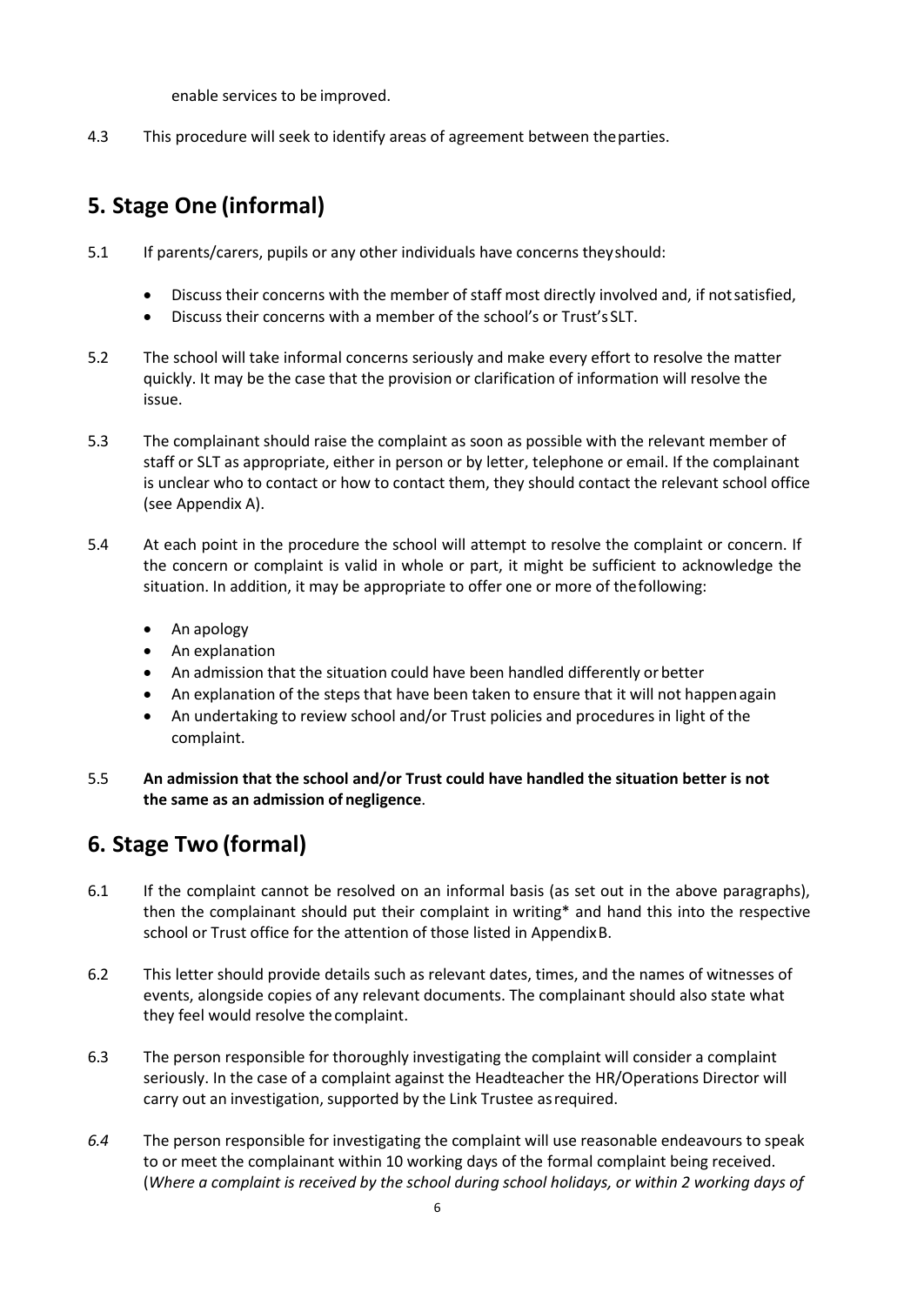*their commencement, the school has 5 working days upon the start of the new school term to meet with the complainant).*

- 6.5 The complainant may be accompanied to this meeting and should inform the school and/or Trust of the identity of their companion in advance.
- 6.6 In certain circumstances, the school and/or Trust may need to refuse a request for a particular individual to attend any such meeting – for example, if there is a conflict of interest. If this is the case, the school and/or Trust will notify the complainant as soon as they are aware, so that the complainant has the opportunity to arrange alternative accompaniment.
- 6.7 Once the person responsible for investigating the complaint is satisfied that, so far as is practicable, all of the relevant facts have been established, a decision will be made which will be communicated to the complainant in writing\* giving the reasons for the decision. The written decision should be provided no later than 10 working days following the establishment of all the relevantfacts.
- 6.8 If the decision of the Headteacher fails to resolve the complaint, the complainant should refer the matter to Link Trustee for the school, via the Governance Manager. If the complainant wishes to proceed to the next stage of the procedure, they must inform the Link Trustee in writing\* within 10 working days of being notified of decision by the Headteacher.
- 6.9 This letter should set out the details of the complaint including evidence as set out above. The complainant should also specify what they feel would resolve the complaint, and how they feel the previous stage of the procedure has not addressed their complaintsufficiently.
- 6.10 The details of the complaint, including the names of individuals involved, will not be shared with other members of the Trust Board in case a complaints panel needs to be organised at a laterpoint.
- **6.11 At this juncture the complainant must meet with the School Link Trustee and Headteacher. Only after this meeting has taken place can the complaint progress to stage3.**
- 6.12 If in the case of a complaint against the Headteacher the decision fails to resolve the matter, then the complaint should progress straight to stage3.
- 6.13 If in the case of a complaint against the Mowbray Education Employees, CEO, the Link Trustee of the school, Chair of Mowbray Education Trust Board or Mowbray Education Trust Trustees & Members the decision fails to resolve the matter, then the complaint should progress straight to stage 3 - section 7.13.
- <span id="page-6-0"></span>6.14 The school or Trust will hold a written record of all formal complaints, including records of meetings and interviews held in relation to the complaint, and the decision. The record will be retained in line with the Trust's Data Retention Policy.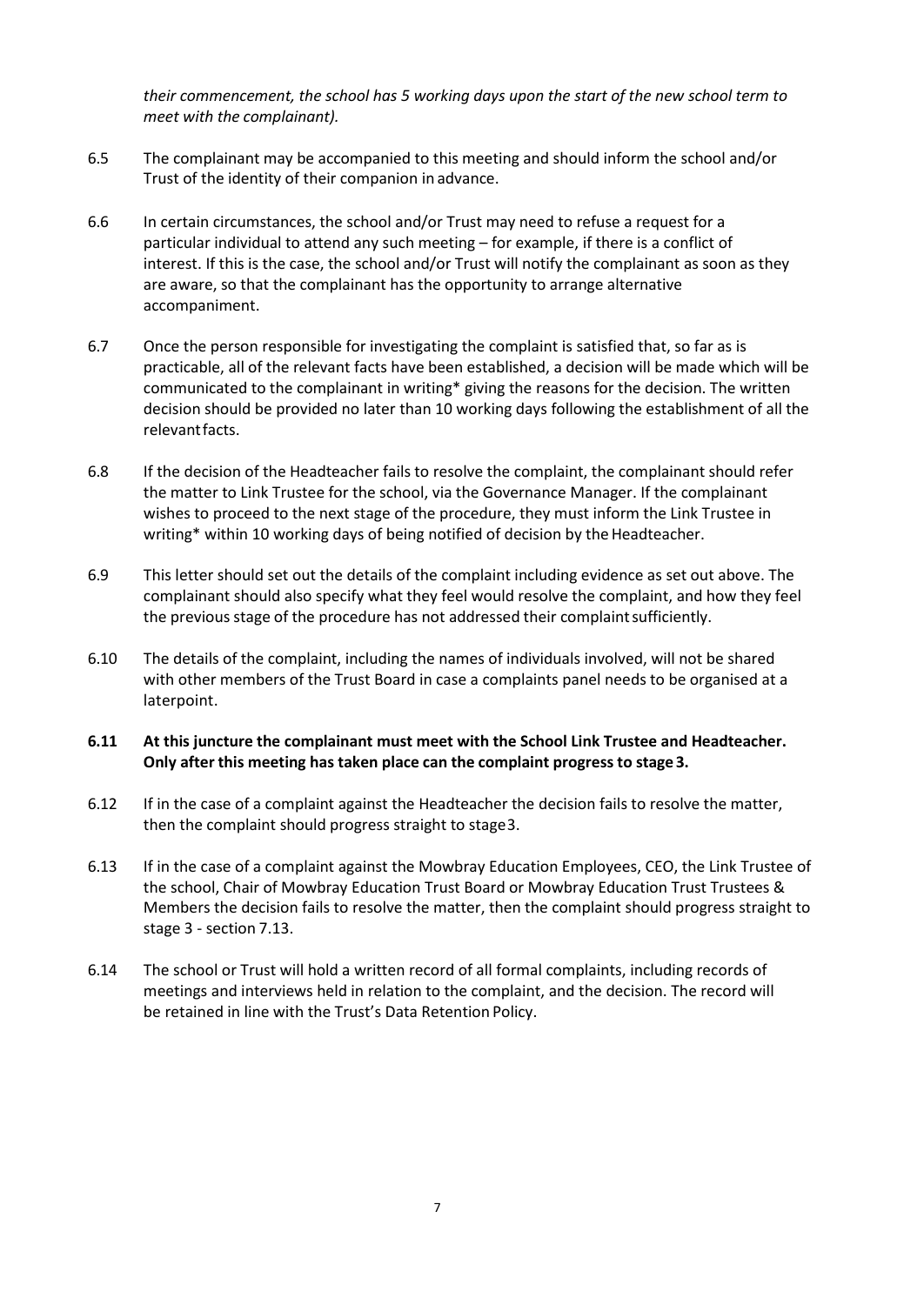## **7. Stage Three (formal)- PanelHearing**

- 7.1 Only after the complaint against school employees or Headteachers has passed through stages 1 and 2 and the concern or grievance cannot be resolved can the complainant request a meeting with the Trust Complaints Appeal Panel. This is achieved by writing\* to the Governance Manager. If you require assistance with this, please email [operations@mowbrayeducation.org](mailto:operations@mowbrayeducation.org) or call 01664504820.
- 7.2 This request for a further assessment of the complaint will, for the purposes of this procedure, be considered as an appeal.
- 7.3 The complainant must lodge their appeal in writing\* to the Governance Manager within 10 working days of the date of the school's decision made in accordance with the stage 2 procedure (those meeting the Link Trustee and the Headteacher in section 6.11 will have 10 working days from the date of this meeting). The complainant should provide, in writing\* a list of the complaints made against the school employee or Headteacher and which they believe to have been resolved unsatisfactorily by the stage 2 procedure, along with the remedies sought in respect ofeach.
- 7.4 The Complaints Appeal Panel is only obliged to consider the complaint lodged in this 'initial submission' although they may use their discretion to consider other relevant and related matters that may subsequently arise.
- 7.5 When an appeal is received by the school, the school will, within 5 working days, refer the matter to the Governance Manager who will act as Clerk for the complaints panel. When the appeal is received by the school during school holidays, or within 2 working days of their commencement, the school has 5 working days upon the start of the new school term to refer the matter to the Governance Manager.
- 7.6 The Governance Manager provides an independent source of advice on procedure for allparties.
- 7.7 On receipt of an appeal, the Governance Manager will then endeavour to convene a Complaints Panel hearing as soon as possible, usually no later than 20 working days after receipt of the notification of a Stage 3 referral. The Panel date will be dependent upon the availability of the panelmembers.
- 7.8 The complainant must have reasonable notice of the date of the Complaints panel; however, the complaints panel reserves the right to convene at their convenience rather than that of the complainant. At the Complaints panel meeting, the complainant and representatives from the school, as appropriate, will be present. Each will have an opportunity to set out written or oral submissions prior to the meeting.
- 7.9 The following are entitled to attend a hearing and/or submit written representations and address the Panel:
	- The complainant,
	- The Headteacher of the school,
	- Any other interested person whom the complaints panel considers having a reasonable and just interest in the appeal and whose contribution would assist the panel in their decision- making.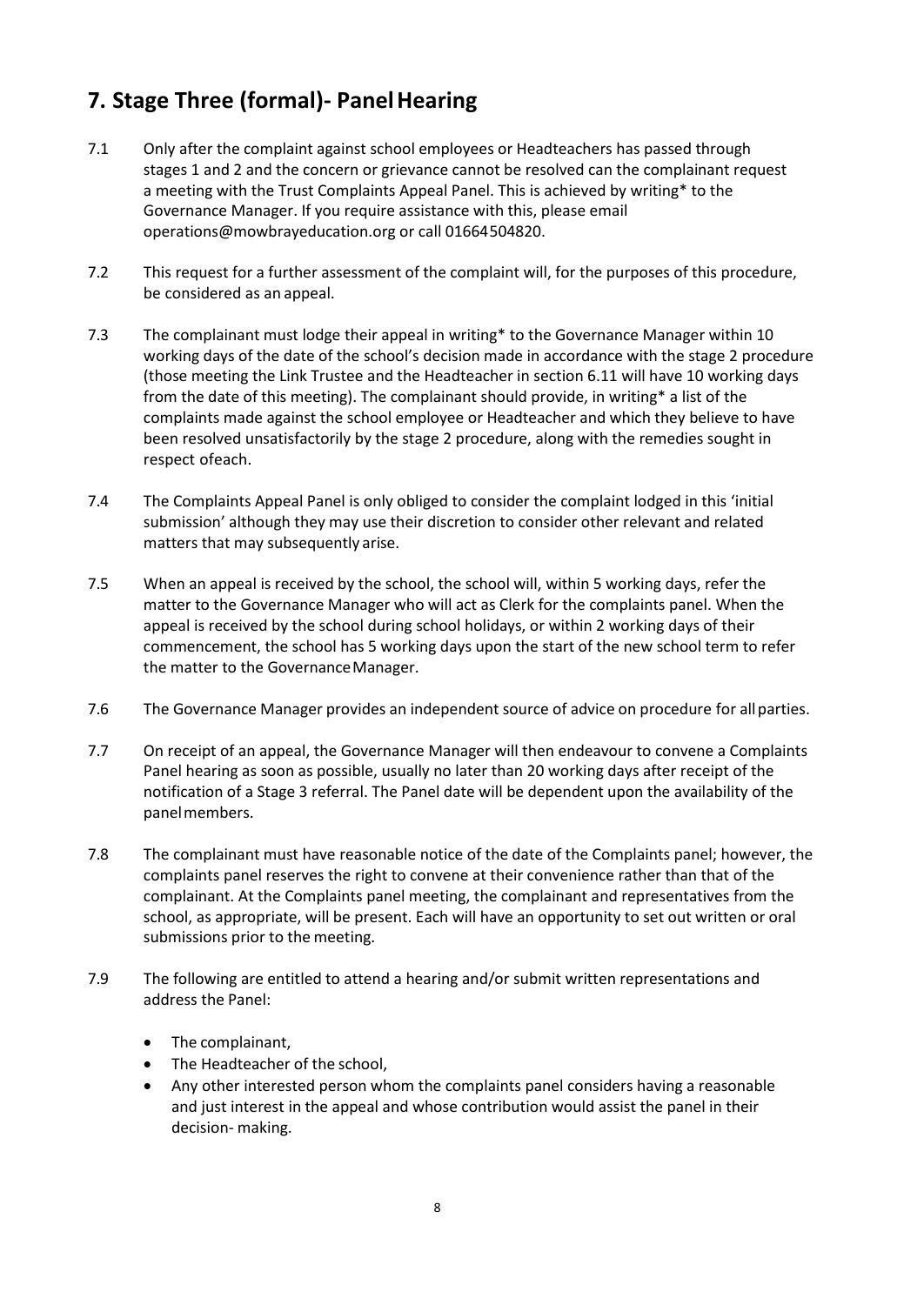- 7.10 Where required, the Complaint Panel may request any reports, documents, chronology or other useful information in advance of the hearing. Evidence will be sent to and collated by the Governance Manager who will distribute the information to the relevant parties in advance of thehearing.
- 7.11 The Complaints Panel will consist of at least three people who have not previously been directly involved in the complaint. At least 1 panel member must be independent of the management and running of the school. A local governor from another school within the trust would count as an 'independent' person (as long as they have no conflict of interest or prior knowledge of the complaint). A MAT trustee would not count as this 'independent' person, as they have oversight of, and ultimate responsibility for, that school. At least one member of the panel should have received training/guidance on how to conduct ahearing.
- 7.12 Where trustees are aware of the substance of the complaint before the complaints panel stage, the school will (where reasonably practicable) arrange for an independent panel to hear the complaint.
- 7.13 Complainants also have the right to request an Independent Complaints Panelif:
	- they believe there is likely to be bias in the proceedingsor,
	- if the decision in stage 2 fails to resolve the matter of a complaint for those listed in section 6.13 (Stage 2).

The decision to approve this request is made by the Trust Board, who will not unreasonably withhold consent.

- 7.14 At the meeting, each individual will have the opportunity to give statements and present their evidence, and witnesses will be called, as appropriate, to present theirevidence.
- 7.15 The panel, the complainant and the school representative(s) will be given the chance to ask and reply to questions. Once the complainant and school representative(s) have presented their cases, they will be asked to leave, and evidence will then beconsidered.
- 7.16 After due consideration of the facts considered relevant, the Panel will reach a decision, and make recommendations, which it shall complete within 10 working days of the hearing. The decision reached by the Complaints Panel isfinal.
- 7.17 The Panel will also provide a copy of the minutes, findings and recommendations to the complainant and, where relevant, the subject of the complaint, and make a copy of the findings and recommendations available for inspection by the Headteacher.
- 7.18 Where there is evidence that the complaint is justified, appropriate action will be taken to prevent a recurrence.
- 7.19 There is no further right of appeal to the school or Trust. If the complainant is still unsatisfied with the outcome of the school's complaints procedure, they can refer their complaint to the Education & Skills Funding Agency (ESFA). The ESFA will check whether the complaint has been dealt with properly by the school. The ESFA will not overturn a school's decision about a complaint. However, it will look into:
	- Whether there was undue delay, or the school did not comply with its own complaints procedure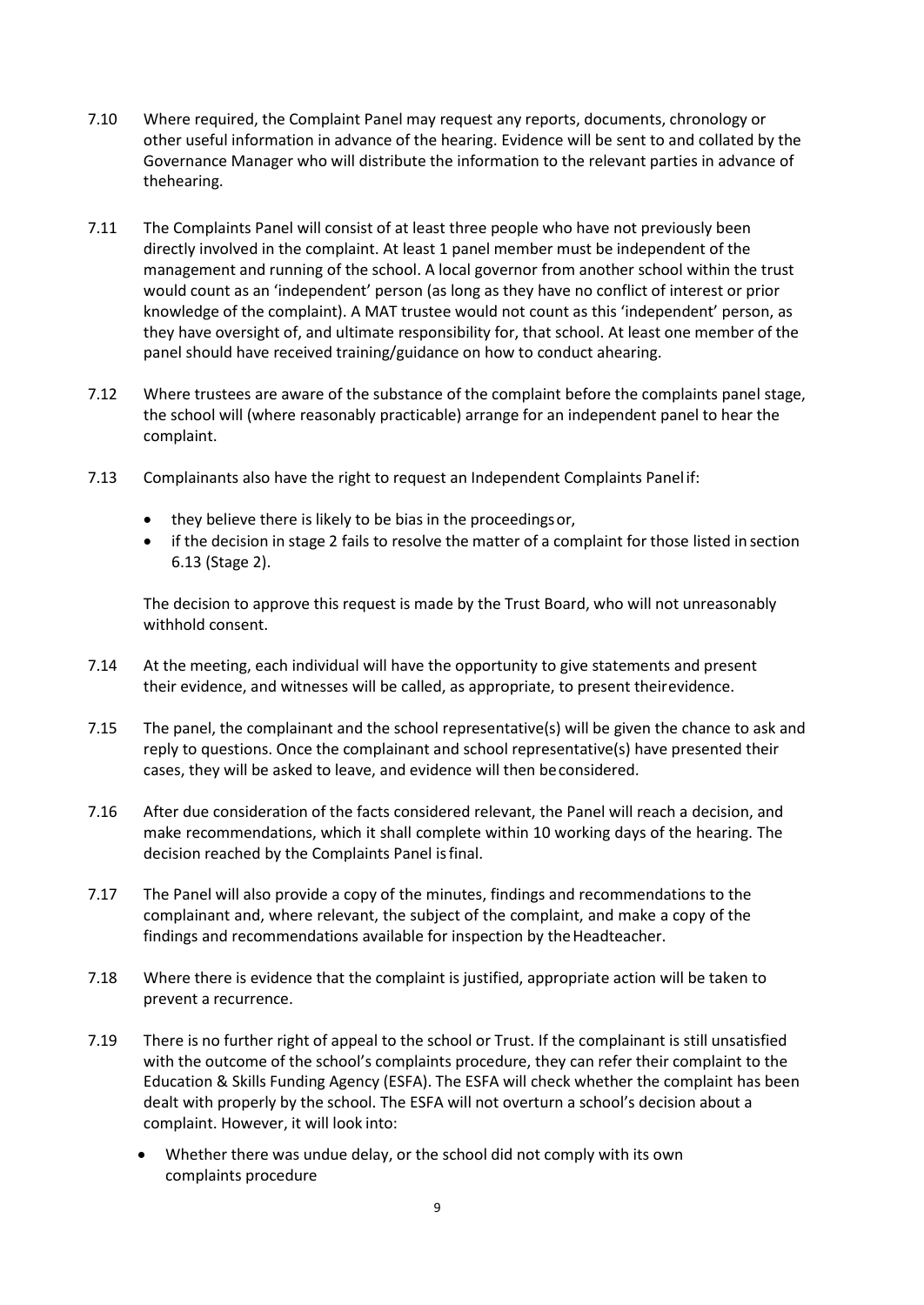- Whether the school was in breach of its funding agreement with the Secretary ofState
- Whether the school has failed to comply with any other legalobligation.

If the school did not deal with the complaint properly, it will be asked to re-investigate the complaint. If the school's complaints procedure is found to not meet regulations, the school will be asked to correct its procedure accordingly.

For more information or to refer a complaint, see the following webpage:<https://www.gov.uk/complain-about-school>

We will include this information in the outcome letter to complainants.

### <span id="page-9-0"></span>**8. Persistent complaints**

- 8.1 Where a complainant tries to re-open the issue with the school or Trust after the complaints procedure has been fully exhausted and the school has done everything it reasonably can in response to the complaint, the Chair of Mowbray Education Trust or CEO as appropriate, will inform the complainant that the matter is closed.
- 8.2 If the complainant subsequently contacts the school or Trust again about the same issue, the school can choose not to respond. The normal circumstance in which we will not respond is if:
	- The school has taken every reasonable step to address the complainant's needs, *and*
	- The complainant has been given a clear statement of the school's position and their options (if any), *and*
	- The complainant is contacting the school repeatedly but making substantially the same points each time.

However, this list is not intended to be exhaustive.

The school will be most likely to choose not to respond if:

- We have reason to believe the individual is contacting the school with the intention of causing disruption or inconvenience, and/or
- The individual's letters/emails/telephone calls are often or always abusive or aggressive, and/or
- The individual makes insulting personal comments about, or threats towards, schoolstaff.
- 8.3 Unreasonable behaviour which is abusive, offensive or threatening may constitute an unreasonably persistent complaint.

Once the school has decided that it is appropriate to stop responding, the complainant will be informed in writing\*, either by letter or email.

The school will ensure when making this decision that complainants making any new complaint are heard, and that the school acts reasonably.

#### **8.4 Complaint campaigns**

Where the school receives a large volume of complaints about the same topic or subject, especially if these come from complainants unconnected with the school, the school may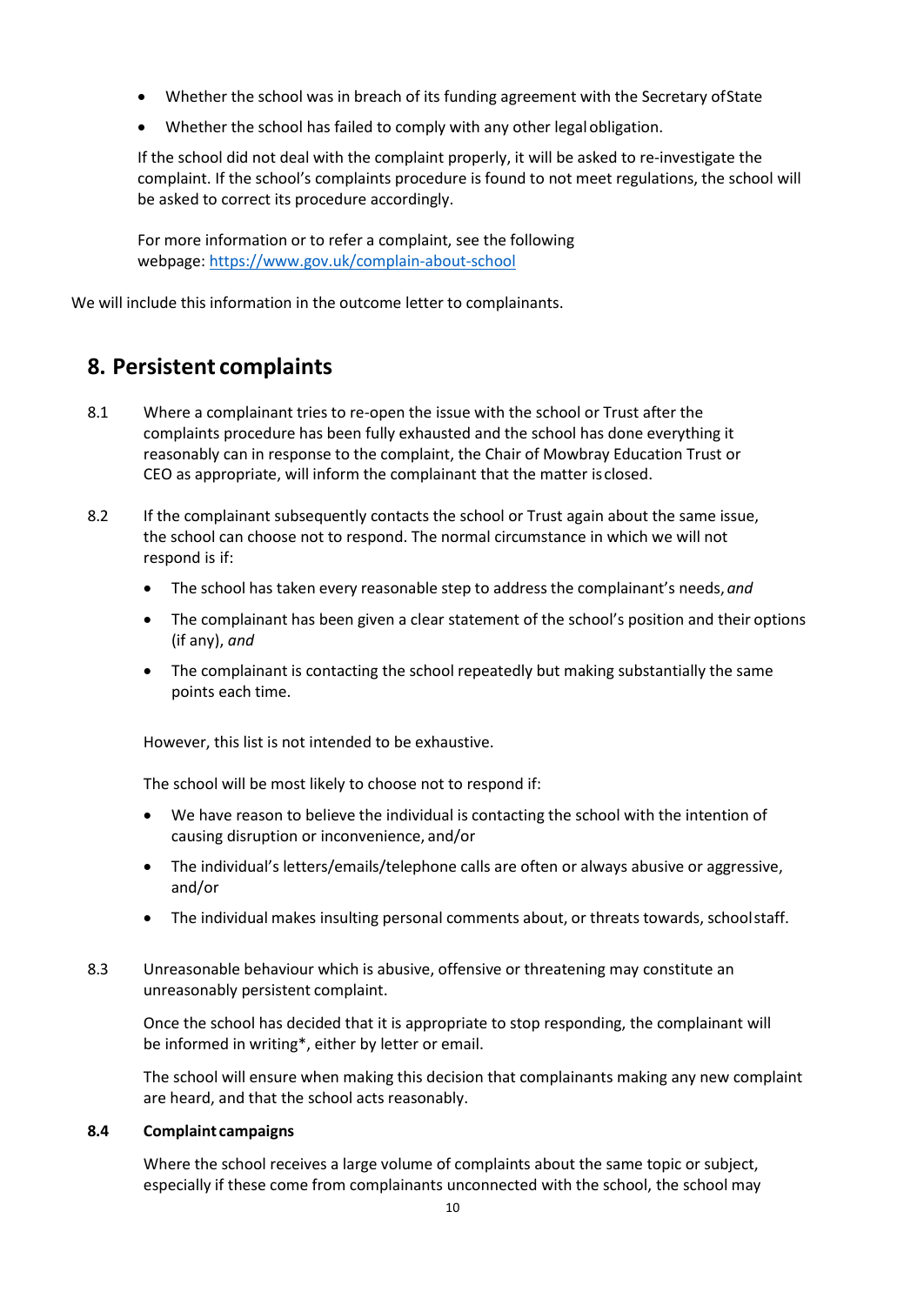respond to these complaints by:

- Publishing a single response on the schoolwebsite
- Sending a template response to all of thecomplainants

If complainants are not satisfied with the school's response, or wish to pursue the complaint further, the normal procedures will apply.

## <span id="page-10-0"></span>**9. Reporting arrangements and recordkeeping**

- 9.1 All formal complaints and the action taken will be documented and a summary included in the Headteachers report to the Quality of Education Committee with suggestions on any implications for policies.
- 9.2 The school and/or Trust will record the progress of all complaints, including information about actions taken at all stages, the stage at which the complaint was resolved, and the final outcome. The records will also include copies of letters and emails, and notes relating to meetings and phone calls.
- 9.3 This material will be treated as confidential and held centrally and securely and will be viewed only by those involved in investigating the complaint or on the complaints panel. This is except where the Secretary of State (or someone acting on their behalf) or the complainant requests access to records of a complaint through a freedom of information (FOI) request or under the terms of the Data Protection Act, or where the material must be made available during a school inspection.
- 9.4 Records of complaints will be kept securely in line with the Trust's Data Retention Policy.

### <span id="page-10-1"></span>**10. Learning lessons**

10.1 The school and/or Trust will review any underlying issues raised by complaints with the relevant staff member, where appropriate, and respecting confidentiality, to determine whether there are any improvements that the school or Trust can make to its procedures or practice to help prevent similar events in the future.

### <span id="page-10-2"></span>**11. Monitoring arrangements**

- 11.1 The Trust will monitor the effectiveness of the complaints procedure in ensuring that complaints are handled properly. The Trust will track the number and nature of complaints, and review underlying issues as stated in section 9.
- 11.2 This policy will be reviewed by MET Group Operations every 2years.
- 11.3 At each review, the policy will be approved by Trust Board.

**\* If you require assistance in putting your complaint in writing or if your vision is impaired, please call 01664 504820 or emai[loperations@mowbrayeducation.org.](mailto:operations@mowbrayeducation.org)**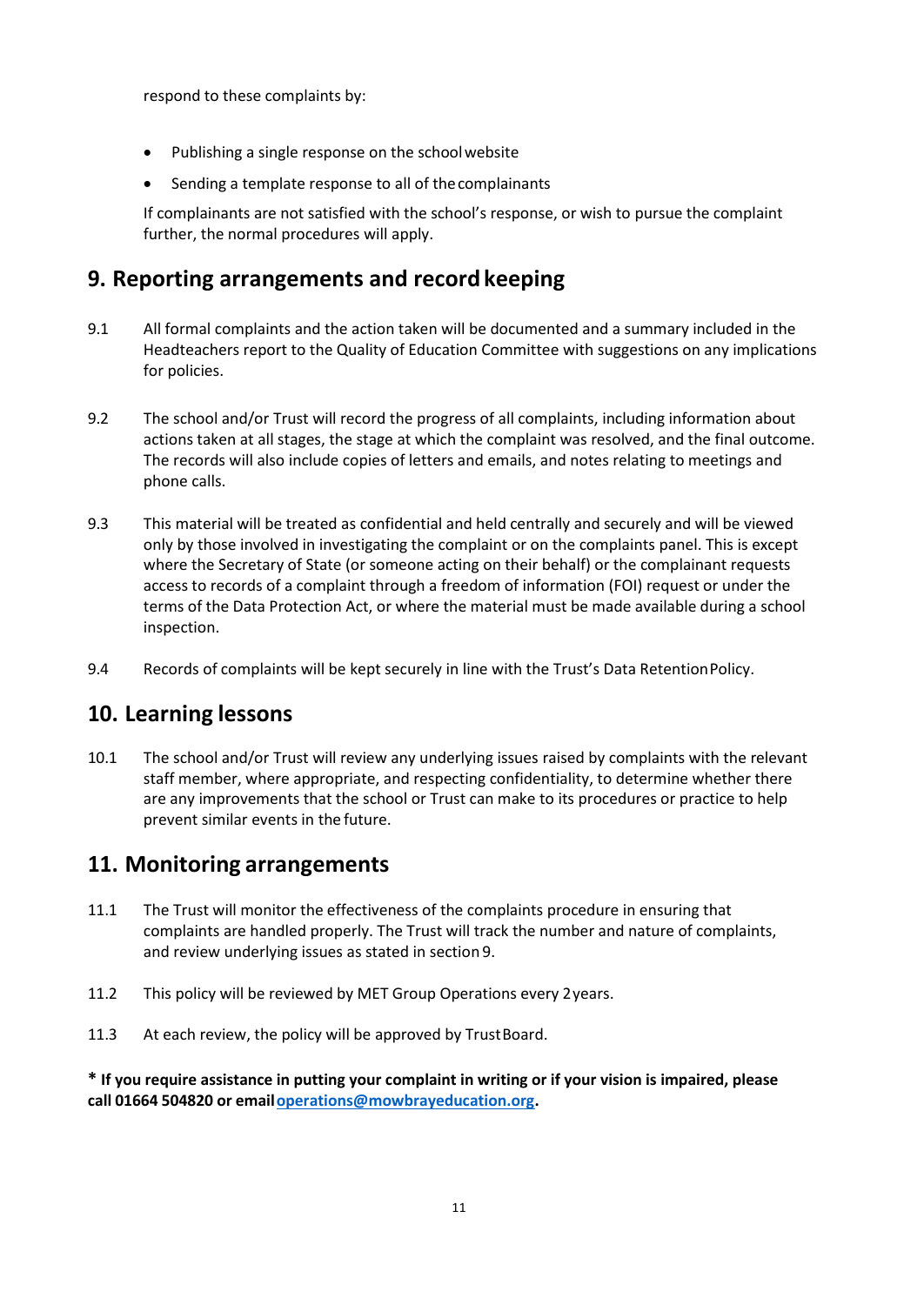| Version | Date     | Page                                                      | Change                                                                                                                                                                                                                                                                                                                                                                                                                     | Approver:                                                         |
|---------|----------|-----------------------------------------------------------|----------------------------------------------------------------------------------------------------------------------------------------------------------------------------------------------------------------------------------------------------------------------------------------------------------------------------------------------------------------------------------------------------------------------------|-------------------------------------------------------------------|
| V2.0    | July-19  | All pages                                                 | <b>Biennial Review for Trust Board</b>                                                                                                                                                                                                                                                                                                                                                                                     | J McGeough,                                                       |
|         |          |                                                           | approval                                                                                                                                                                                                                                                                                                                                                                                                                   | <b>Assistant Operations</b>                                       |
| V2.0    | Sept-19  | All Pages                                                 | Approved                                                                                                                                                                                                                                                                                                                                                                                                                   | <b>Trust Board</b>                                                |
| V2.0    | Apr-20   | Pages<br>2/6/7/8/<br>10/11                                | Sections 6.1/6.7/6.8/7.1/7.3/8.3<br>asterisked on the word 'writing'<br>and then referenced on page 2 &<br>11 for who to contact if further<br>assistance is required.<br>Appendix A - Key Contacts                                                                                                                                                                                                                        | <b>Trust Board</b>                                                |
|         |          | Page 12                                                   | updated                                                                                                                                                                                                                                                                                                                                                                                                                    |                                                                   |
| V2.0    | Sept-20  | 5,6,13<br>12                                              | HR/Operation Director role<br>replaces Group HR Manager role<br>Contact details updated                                                                                                                                                                                                                                                                                                                                    | <b>MET Operations</b>                                             |
| V2.0    | April-21 | All Pages                                                 | LGB Refs changed to reflect new<br>Governance structure                                                                                                                                                                                                                                                                                                                                                                    | <b>Governance Manager</b>                                         |
| V2.0    | $Jul-21$ | $\overline{4}$<br>4<br>$4 - 5$<br>5<br>9<br>9<br>10<br>15 | Sec. 1.10 - Added in new<br>Sec. 3.4 - Updated tel. number<br>Sec. 3.3 - Removed timescales and<br>added new reworded sec. 3.5<br>Sec. 4.2 - Added additional points<br>Sec. 7.11 - Updated requirements<br>for suitable panel hearing<br>members from DFE guidance<br>Sec. 7.17 - Added 'minutes'<br>Sec. 7.19 - Added new para on -<br>needs adding to outcome letters<br>Added appendix C - Roles &<br>Responsibilities | <b>MET Operations</b><br>All approved by Trust<br>Board - Sept-21 |
|         |          |                                                           |                                                                                                                                                                                                                                                                                                                                                                                                                            |                                                                   |
|         |          |                                                           |                                                                                                                                                                                                                                                                                                                                                                                                                            |                                                                   |
|         |          |                                                           |                                                                                                                                                                                                                                                                                                                                                                                                                            |                                                                   |

# <span id="page-11-0"></span>**Log of Changes to Document**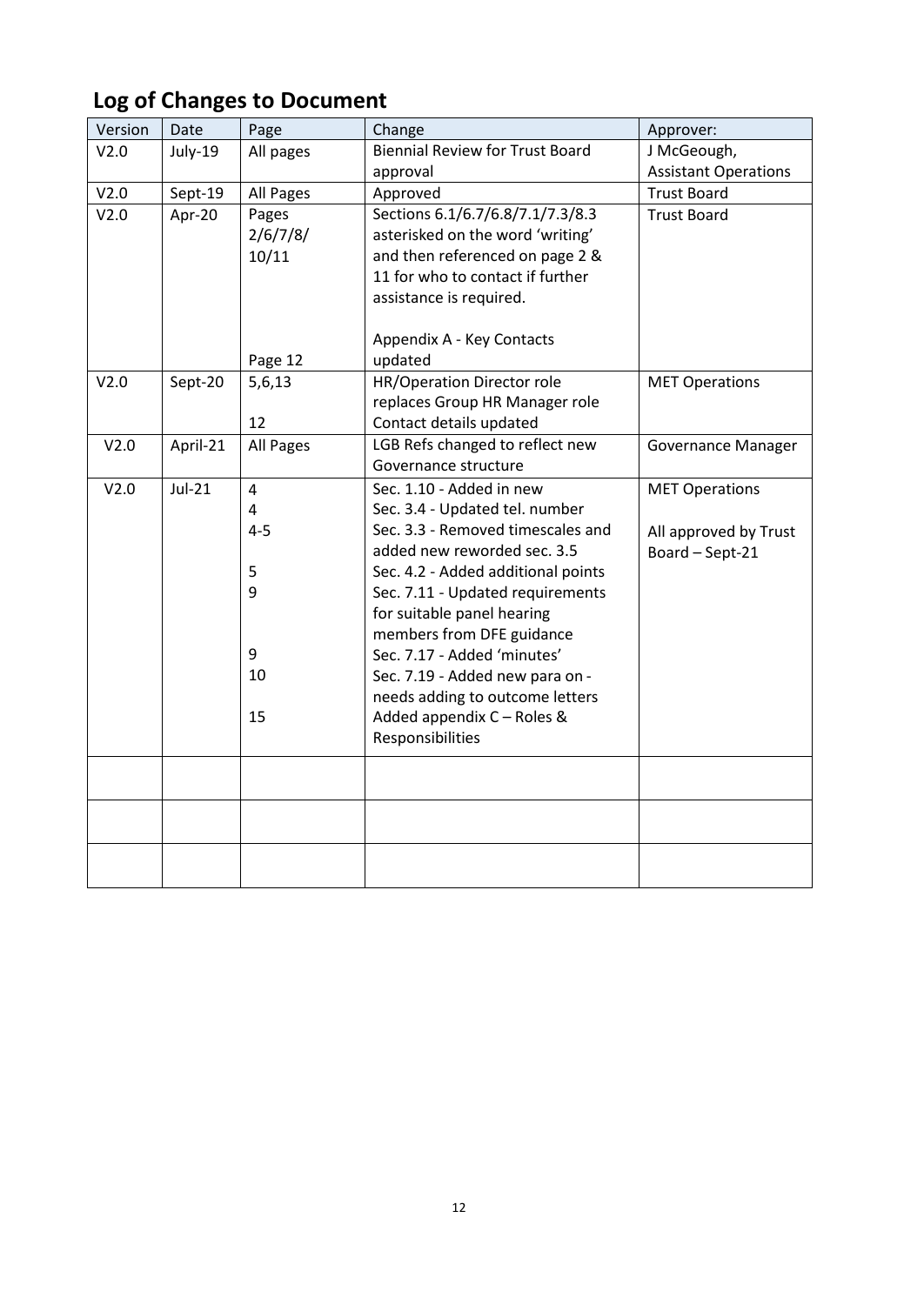## <span id="page-12-0"></span>**Appendix A - Key Contacts**

| Chair of Mowbray Education Trust Board                      | Anne Frost                  |
|-------------------------------------------------------------|-----------------------------|
| Vice-chair of Mowbray Education Trust Board                 | Drew Richardson-Walsh       |
| <b>CEO Mowbray Education Trust</b>                          | Christine Stansfield        |
| <b>HR/Operations Director</b>                               | <b>Heather Robinson</b>     |
| Ab Kettleby & Somerby Primary School - Headteacher          | Gayle Bacon                 |
| Brownlow Primary School - Headteacher                       | lan Toon                    |
| Grove Primary School - Headteacher                          | Hayley Cheeseman            |
| John Ferneley College - Executive Headteacher               | <b>Christine Stansfield</b> |
| Sherard Primary School - Headteacher                        | Helena Blumfield            |
| Oasis Family Centre - Centre Manager                        | Victoria Conyers            |
| Governance Manager                                          | Susan Beasley               |
| Link Trustee - John Ferneley College, Ab Kettleby & Somerby | Anne Frost                  |
| <b>Primary School</b>                                       |                             |
| Link Trustee - Brownlow Primary School                      | John Gibbs                  |
| Link Trustee - Sherard Primary School                       | David Warden                |
| Link Trustee - The Grove Primary School                     | Adam Brewster               |

**AB KETTLEBY PRIMARY SCHOOL -** Wartnaby Road, Ab Kettleby, Melton Mowbray, LE14 3JJ. Tel: 0166 4 822 30 2 or E-mail: [admin@abkettleby.org](mailto:admin@abkettleby.org)

**BROWNLOW PRIMARY SCHOOL -**Limes Avenue, Melton Mowbray, Leicestershire, LE13 1QL. Tel: 01664 562 315 or E-mail: [admin@brownlowprimary.org](mailto:admin@brownlowprimary.org)

**GROVE PRIMARY S CHOOL -** Asfordby Road, Melton Mowbray, Leicestershire, LE130HN. Tel: 01664 562554 or E-mail: [admin@meltongrove.org](mailto:admin@meltongrove.org)

**JOHN FERNELEY COLLEGE -** Scalford Road, Melton Mowbray Leicestershire, LE13 1LH. Tel: 01664 565901 or E-mail: [ask@johnferneley.org](mailto:ask@johnferneley.org)

**OASIS PRESCHOOL -** The Grove Primary School, Asfordby Road, Melton Mowbray, LE13 0HN. Tel: 01664 500424 or Email: [admin@oasiscentre.org.uk](mailto:admin@oasiscentre.org.uk)

**SHERARD PRI MARY SCHOOL -** Grange Drive, Melton Mowbray, Leicestershire, LE13 1HA. Tel: 01664 565124 or E-mail: [admin@meltongrove.org](mailto:admin@meltongrove.org)

**SOMERBY PRI MARY SCHOOL -** High Street, Somerby, Melton Mowbray, Leicestershire, LE14 2PZ. Tel: 01664 454334 or E-mail: [admin@somerby.org.uk](mailto:admin@somerby.org.uk)

**MOWBRAY EDUCATION TRUST -** JOHN FERNELEY COLLEGE, Scalford Road, Melton Mowbray Leicestershire, LE13 1LH. Tel: 01664 565901 or E-mail: [info@mowbrayeducation.org](mailto:info@mowbrayeducation.org)

**LINK TRUSTEES -** Contacted through Governance Manager - [sbeasley@mowbrayeducation.org](mailto:sbeasley@mowbrayeducation.org)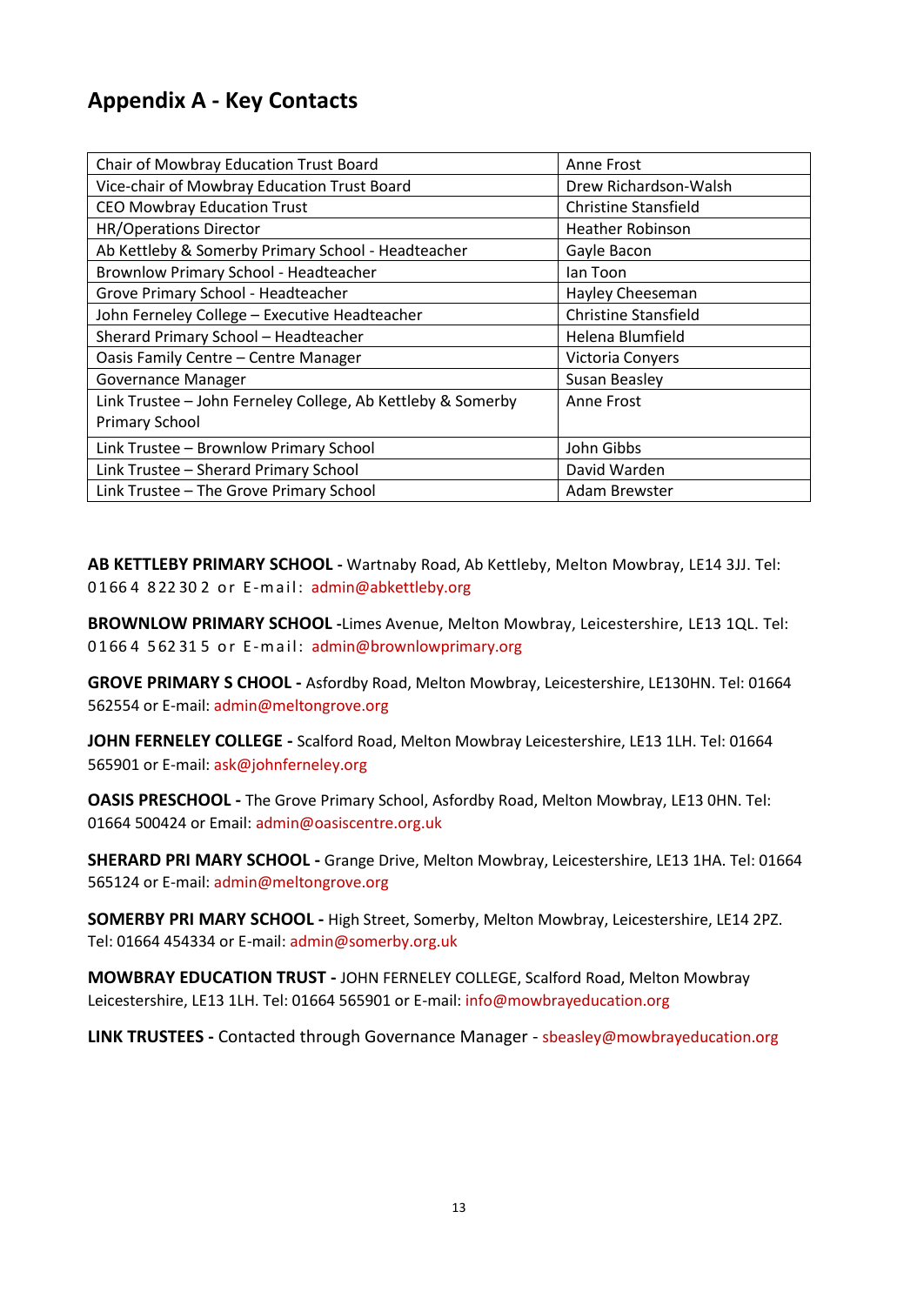# <span id="page-13-0"></span>**Appendix B – Summary of who to formally complain to in Stages 2 and 3**

| Who is the<br>complaint about?                                                        | <b>STAGE 2</b><br>- Who to address<br>complaint to?                | Location<br>(contact<br>details in   | <b>STAGE 3</b><br>- Who to refer complaint<br>to if not satisfied with                           | Location<br>(contact<br>details in   |
|---------------------------------------------------------------------------------------|--------------------------------------------------------------------|--------------------------------------|--------------------------------------------------------------------------------------------------|--------------------------------------|
| <b>School Employees</b>                                                               | Headteacher                                                        | Appendix A)<br>Respective<br>School  | outcome from Stage 2?<br><b>Complaints Appeal Panel</b><br>- c/o Governance Manager<br>$*_{1}$   | Appendix A)<br>Respective<br>School  |
| Headteacher                                                                           | HR/Operations<br>Director*2                                        | Mowbray<br>Education<br>Trust        | <b>Complaints Appeal Panel</b><br>- c/o Governance Manager                                       | Respective<br>School                 |
| Mowbray<br>Education<br>Employees                                                     | HR/Operations<br>Director                                          | Mowbray<br>Education<br>Trust        | <b>Independent Complaints</b><br>Panel<br>- c/o Clerk of Mowbray<br><b>Education Trust Board</b> | Mowbray<br>Education<br><b>Trust</b> |
| HR/Operations<br>Director                                                             | CEO of Mowbray<br><b>Education Trust</b>                           | Mowbray<br>Education<br><b>Trust</b> | <b>Independent Complaints</b><br>Panel<br>- c/o Clerk of Mowbray<br><b>Education Trust Board</b> | Mowbray<br>Education<br><b>Trust</b> |
| CEO of Mowbray<br><b>Education Trust</b>                                              | Chair of Mowbray<br><b>Education Trust</b><br>Board                | Mowbray<br>Education<br>Trust        | <b>Independent Complaints</b><br>Panel<br>- c/o Clerk of Mowbray<br><b>Education Trust Board</b> | Mowbray<br>Education<br><b>Trust</b> |
| Chair of Mowbray<br><b>Education Trust</b><br>Board                                   | Vice Chair of<br>Mowbray<br><b>Education Trust</b><br><b>Board</b> | Mowbray<br>Education<br><b>Trust</b> | <b>Independent Complaints</b><br>Panel<br>- c/o Clerk of Mowbray<br><b>Education Trust Board</b> | Mowbray<br>Education<br><b>Trust</b> |
| Link Trustee or<br>Mowbray<br><b>Education Trust</b><br>Members or<br><b>Trustees</b> | Chair of Mowbray<br><b>Education Trust</b><br><b>Board</b>         | Mowbray<br>Education<br><b>Trust</b> | <b>Independent Complaints</b><br>Panel<br>- c/o Clerk of Mowbray<br><b>Education Trust Board</b> | Mowbray<br>Education<br><b>Trust</b> |
|                                                                                       |                                                                    |                                      |                                                                                                  |                                      |

**\*1** *Before proceeding to STAGE 3 the complainant must meet with the Link Trustee and the Headteacher. Only after this meeting has taken place can the complaint progress to Stage 3.*

**\*2** *In the case of a complaint against the Headteacher the HR/Operations Director will carry out an investigation, supported by the Link Trustee as required.*